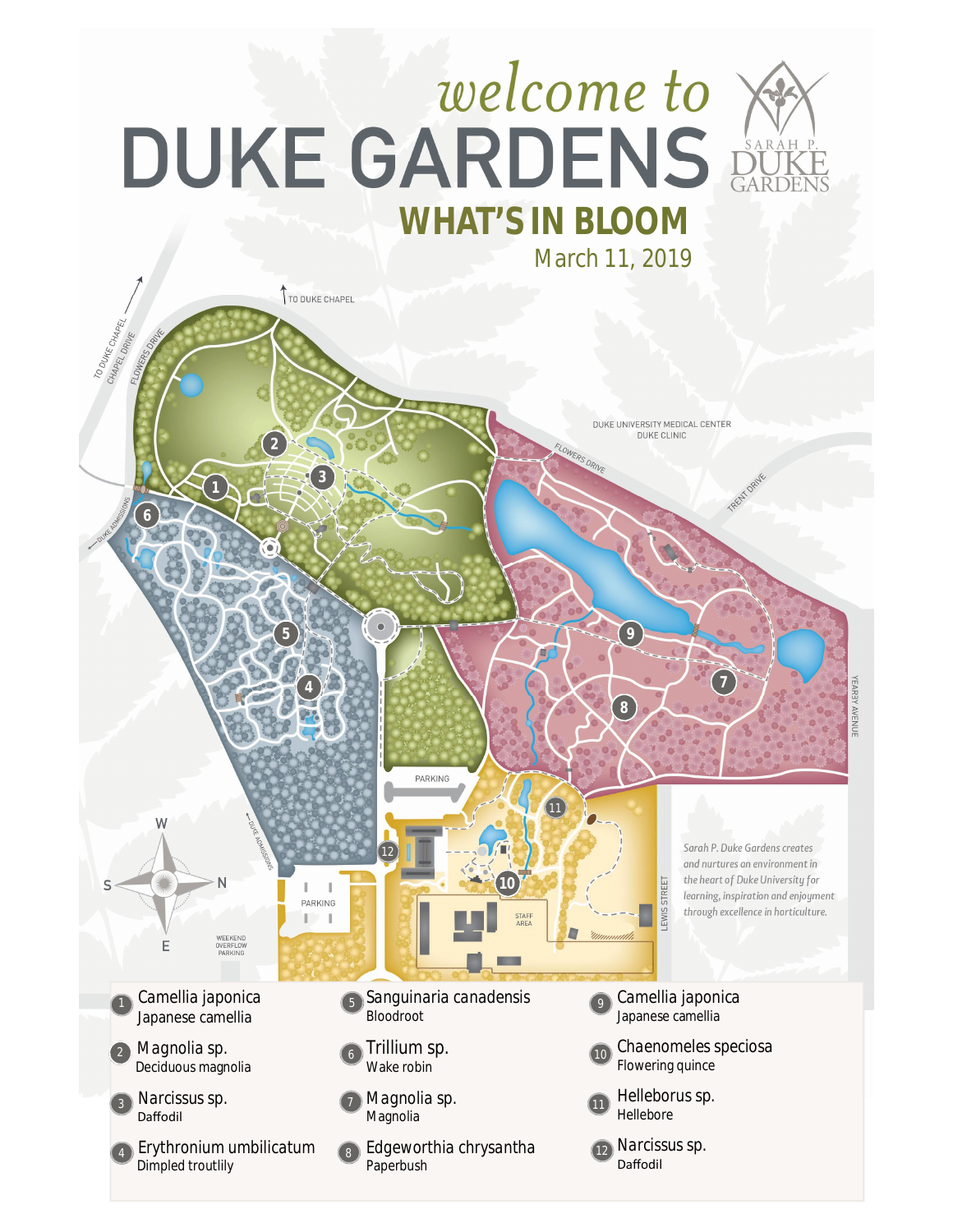## WHAT'S IN BLOOM



**BLOMQUIST GARDEN OF NATIVE PLANTS**

*Croton alabamensis* Alabama croton *Erythronium umbilicatum* Dimpled troutlily *Sanguinaria canadensis* Bloodroot *Trillium decipiens* ChaƩahoochee River trillium *Trillium pusillum* Dwarf wakerobin

## **DORIS DUKE CENTER GARDENS**

*Camellia japonica* Japanese camellia *Cercis chinensis* Chinese redbud *Chaenomeles speciosa* Flowering quince *Edgeworthia chrysantha* Paperbush *Daphne genkwa* Lilac daphne *Helleborus x hybridus* Hellebore *Narcissus* sp. *Prunus serrulata* Flowering cherry *Sanguinaria canadensis* Bloodroot

### **CULBERSON ASIATIC ARBORETUM**

*Camellia japonica* Japanese camellia *Chaenomeles speciosa* Flowering quince *Cercis canadensis* Redbud Corylopsis willmottiae Willmott winter hazel *Corylopsis spicata* Spiked winter hazel *Daphne odora* Winter daphne *Edgeworthia chrysantha* Paperbush *Enkianthus serrulatus* White bell enkianthus *Epimedium* sp. Bishop's hat *Magnolia* sp. Deciduous magnolia

## **HISTORIC GARDENS**

*Camellia japonica* Japanese camellia *Cercis chinensis* Chinese redbud *Edgeworthia chrysantha* Paperbush *Hamamelis* x *intermedia* Witch hazel *Helleborus* x *hybridus* Hellebore *Magnolia* sp. Deciduous magnolia *Narcissus* sp. Daffodil *Prunus jacquemonƟi* Himalayan cherry *Prunus '*First Lady' *Flowering cherry*

*Spiraea prunifolia* Bridalwreath spiraea

March 11, 2019

*Narcissus* sp. Daffodil *Prunus jacquemonƟi* Himalayan cherry *Prunus serrulata* Flowering cherry

*Tulipa* sp. Tulip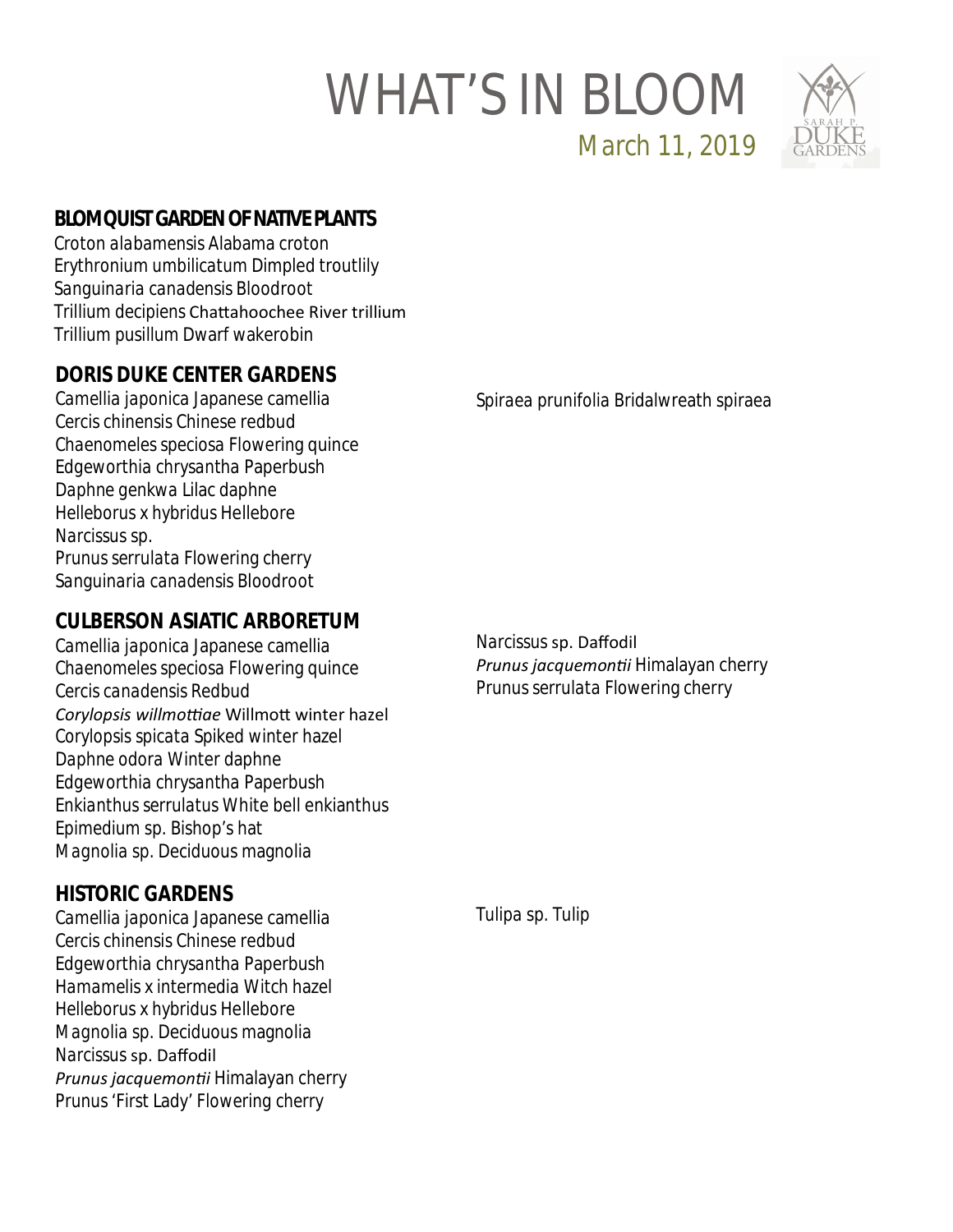